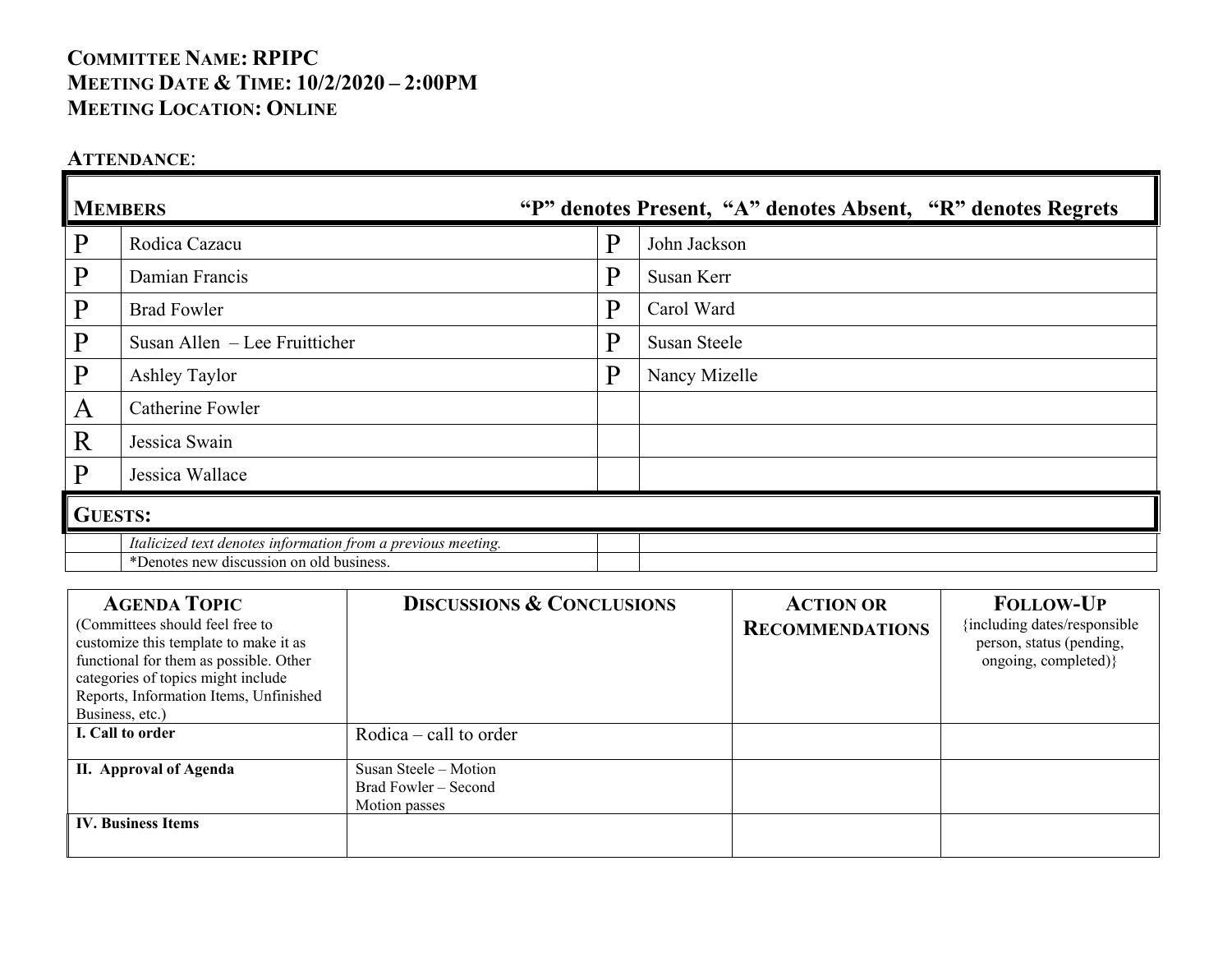| Agenda item 2:<br>1.              |                                                              |  |
|-----------------------------------|--------------------------------------------------------------|--|
| Old business:                     | None                                                         |  |
|                                   |                                                              |  |
|                                   |                                                              |  |
|                                   |                                                              |  |
|                                   |                                                              |  |
|                                   |                                                              |  |
|                                   |                                                              |  |
|                                   |                                                              |  |
|                                   |                                                              |  |
|                                   |                                                              |  |
|                                   |                                                              |  |
|                                   |                                                              |  |
|                                   |                                                              |  |
|                                   |                                                              |  |
|                                   |                                                              |  |
|                                   |                                                              |  |
|                                   |                                                              |  |
|                                   |                                                              |  |
|                                   |                                                              |  |
|                                   |                                                              |  |
|                                   |                                                              |  |
|                                   |                                                              |  |
| Agenda item 3: New Business<br>2. |                                                              |  |
|                                   | The Campus Mail Service during GC Covid-19 operational       |  |
|                                   | procedures                                                   |  |
|                                   | Susan Steele - Complaints from peers about mail process.     |  |
|                                   | Mail has not been picked up from Health Sciences building.   |  |
|                                   | Mail services replied that they are not picking up mail due  |  |
|                                   | to Covid.                                                    |  |
|                                   | Lee Fruitticher - Lee spoke to Kyle Cullers about the issue. |  |
|                                   | Goal is to resume all mail services in the next week to ten  |  |
|                                   |                                                              |  |
|                                   | days.                                                        |  |
|                                   | Nancy Mizelle - There is difficulties over the summer with   |  |
|                                   | hiring due to mail not being processed.                      |  |
|                                   | Susan Steele - Wondering why mail was not resumed once       |  |
|                                   | the semester started.                                        |  |
|                                   | Lee - May have been a miscommunication in when services      |  |
|                                   | would be resumed.                                            |  |
|                                   | Susan - Messaging through Frontpage is not effective for     |  |
|                                   | important information.                                       |  |
|                                   | Damien - Communication during a pandemic is important.       |  |
|                                   | Forums for the campus may be a good way to open              |  |
|                                   | communication.                                               |  |
|                                   | Rodica will take this idea to executive committee            |  |
|                                   | Susan $-$ is there a gap when it comes to communicating      |  |
|                                   | during emergencies.                                          |  |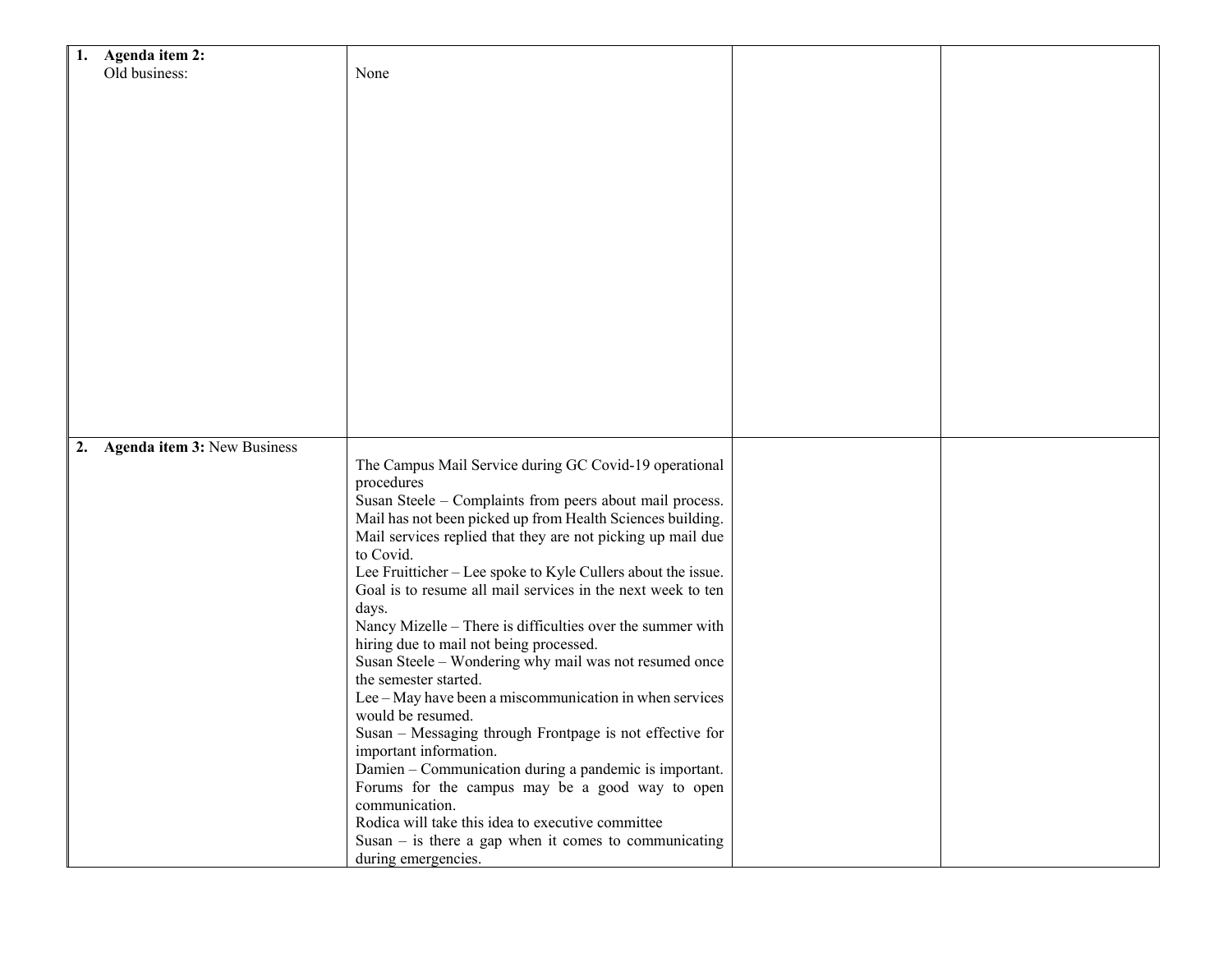|                  | John Jackson - Can the heading in the Frontpage email be   |  |
|------------------|------------------------------------------------------------|--|
|                  | changed for critical information?                          |  |
|                  | Susan Kerr - Could be done. What defines a critical        |  |
|                  | announcement.                                              |  |
|                  | Brad - There needs to be a tiered communication system for |  |
|                  | general and critic information                             |  |
|                  | Carol Ward - From HR's perspective it can be challenging   |  |
|                  | to get critical information out.                           |  |
|                  |                                                            |  |
|                  |                                                            |  |
|                  |                                                            |  |
|                  |                                                            |  |
|                  |                                                            |  |
|                  |                                                            |  |
|                  |                                                            |  |
|                  |                                                            |  |
|                  |                                                            |  |
|                  |                                                            |  |
|                  |                                                            |  |
|                  |                                                            |  |
|                  |                                                            |  |
|                  |                                                            |  |
|                  |                                                            |  |
|                  |                                                            |  |
| VI. Next Meeting | November 6, 2020 @ 2:00PM                                  |  |
|                  |                                                            |  |
| VII. Adjournment | Susan Steele - Motion to adjourn                           |  |
|                  | Nancy Mizelle - Second                                     |  |
|                  |                                                            |  |

#### **Distribution(as determined in committee operating procedure – one possibility given):**

First; To Committee Membership for Review Second: Posted to the Minutes Website

**Approved by:\_\_\_\_\_\_\_\_\_\_\_\_\_\_\_\_\_\_\_\_\_\_\_\_\_\_\_\_\_\_\_\_\_\_\_**

Committee Chairperson (Including this Approval by chair at committee discretion)

**Guidance**